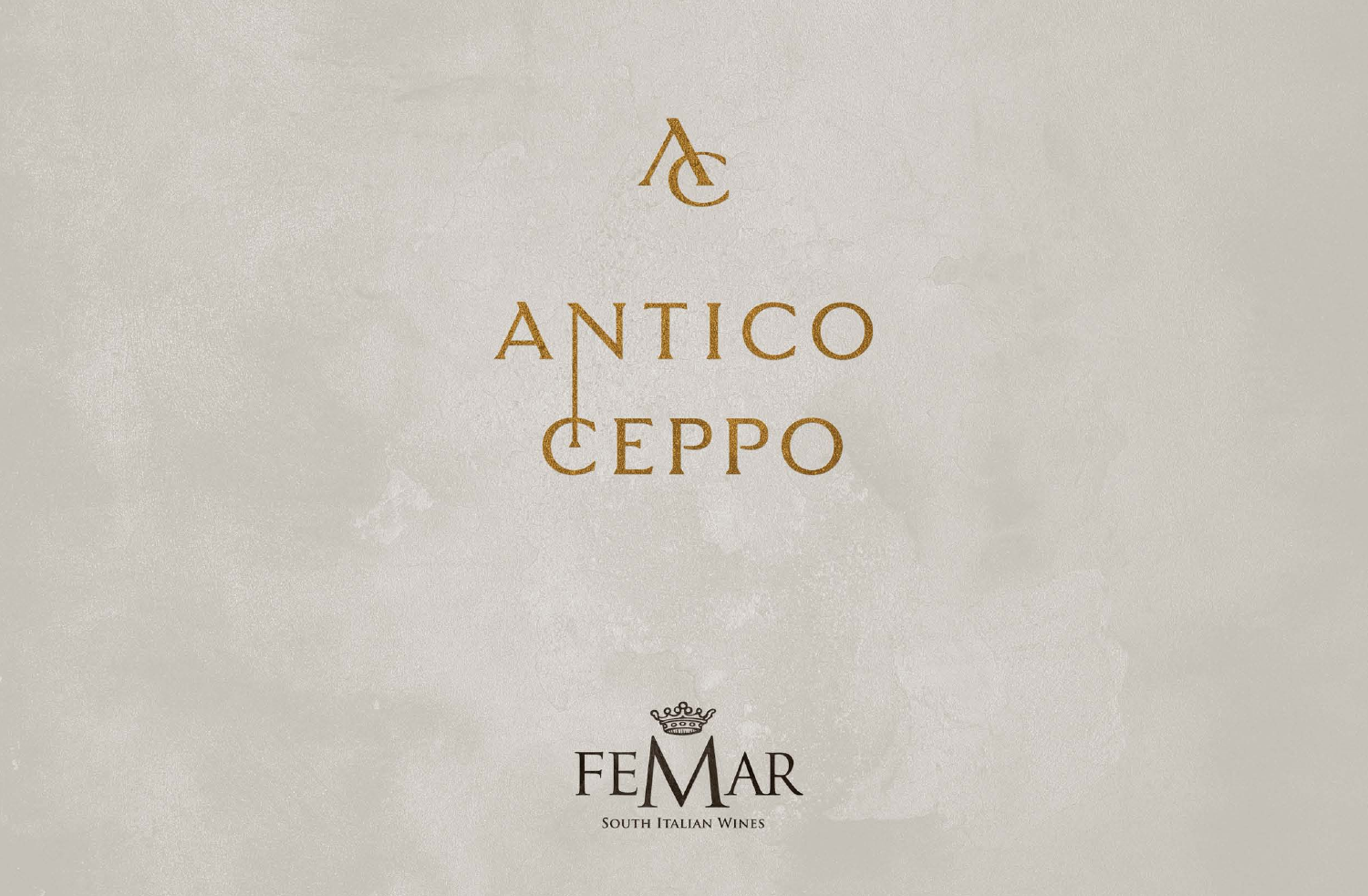# ANTICO

E

## A long tradition in a glass of wine

The stump is the beginning of a lineage, of a variety, a tree or a plant. In Femar world, Antico Ceppo is the origin of a cluster of products that come from ancient land like those of volcanic origin of Latium Area, where the international grapes used by Femar have been growing for a very long time.



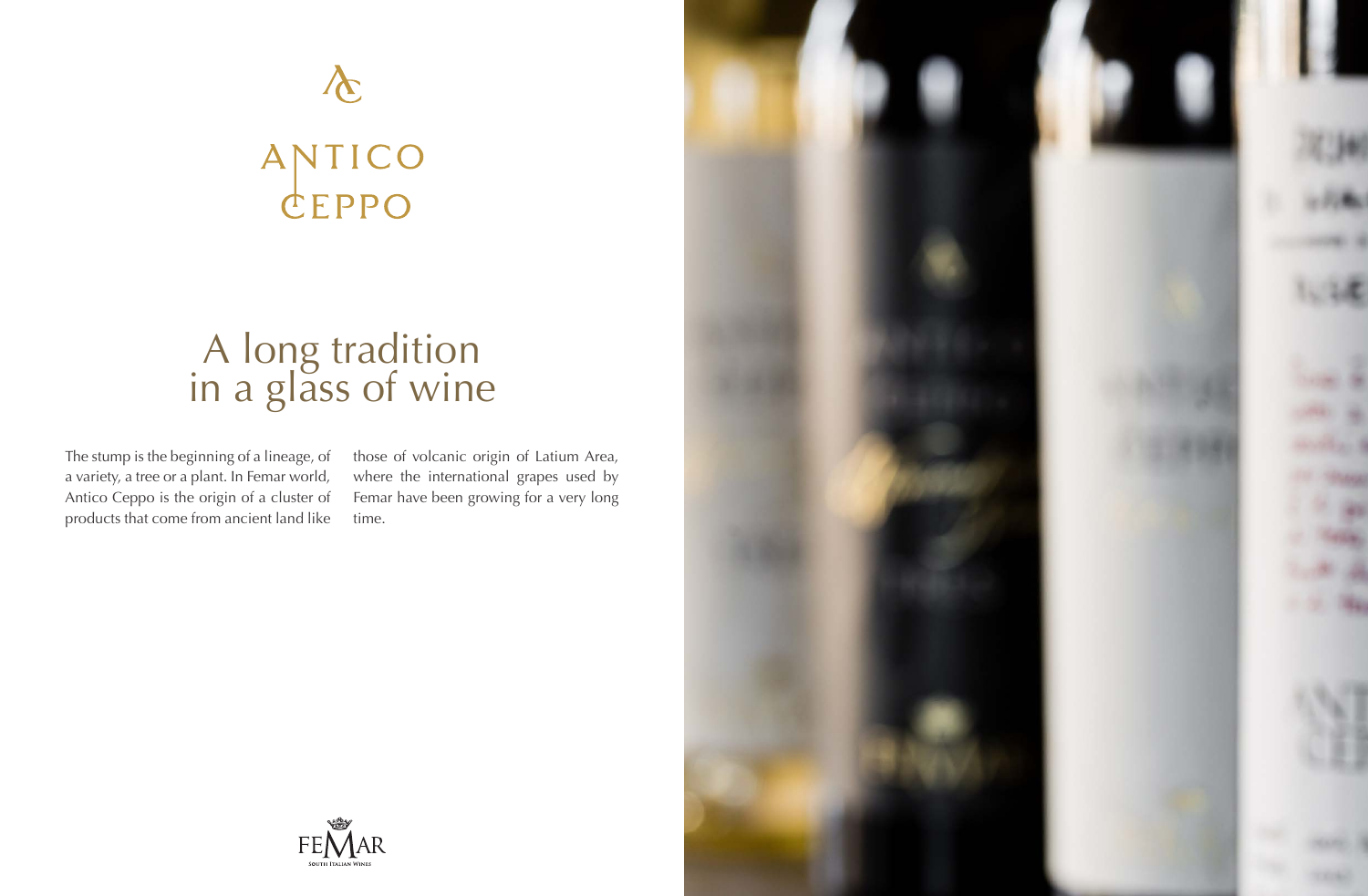

#### $\lambda$ **ANTICO** CEPPO

#### - **PRIMITIVO DI MANDURIA** - DENOMINAZIONE DI ORIGINE PROTETTA ROSSO RISERVA

 $\bullet$  Origin of the vineyards Area of the Doc Manduria (Apulia).

\* Grape variety 100% Primitivo.

Deep ruby red with garnet shades, smells of wild berries and plum jam, red currant flower, dry violet, spices, on a bottom of graphite and cocoa powder. Smooth, full bodied, fruity and spicy, well balanced and unbelievably persistent.

 $\equiv$  Vine training system Traditional Apulian bush vine.

 $\star$  Awars

2015 › Gold Medal Berliner Wine Trophy



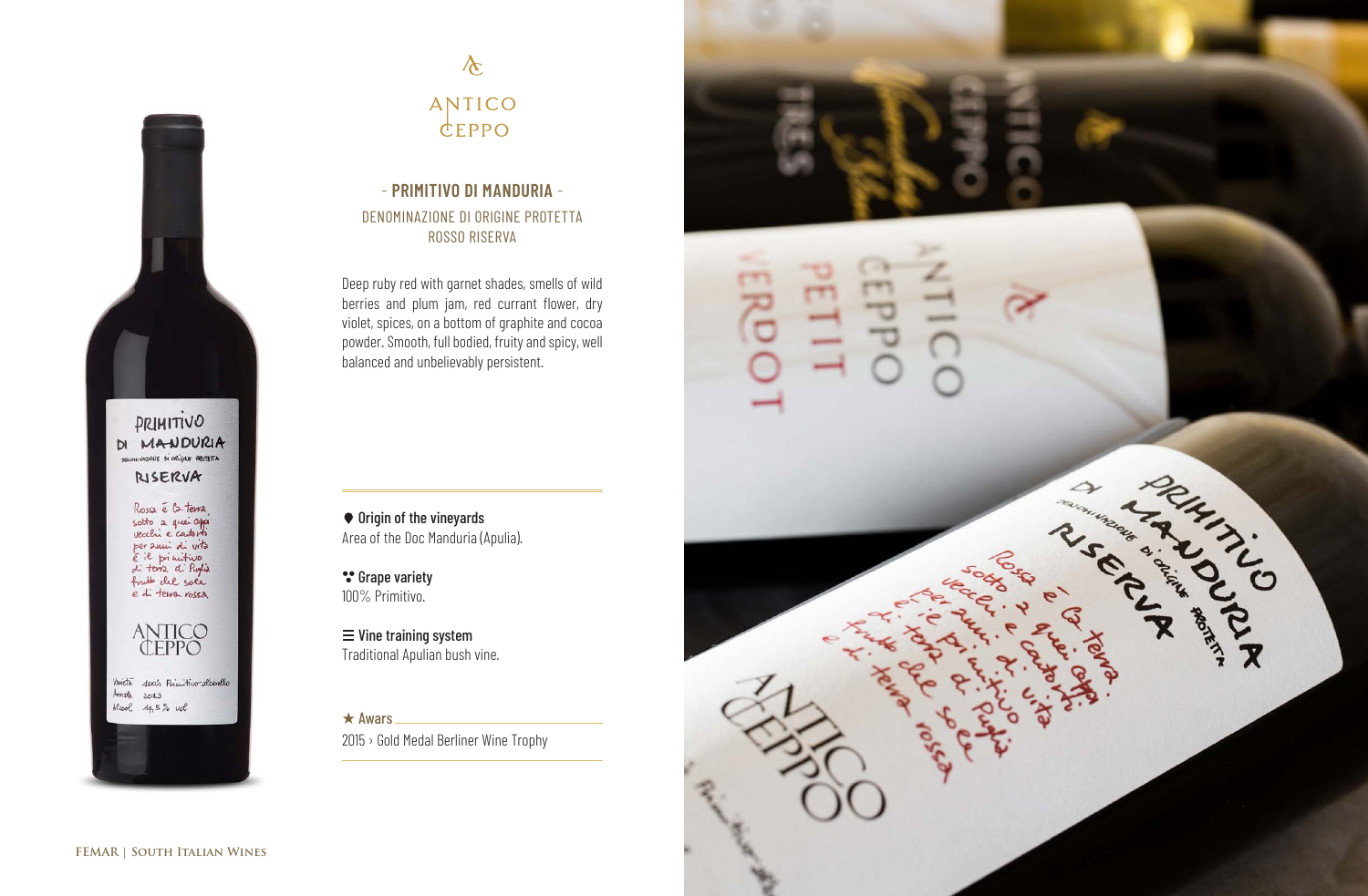

### $\lambda$

#### **ANTICO** CEPPO

- **PETIT VERDOT** - LAZIO INDICAZIONE GEOGRAFICA PROTETTA ROSSO

- **SYRAH** -

LAZIO INDICAZIONE GEOGRAFICA PROTETTA ROSSO

Deep ruby red. Intense sensations of blackberry and dry plum, then spicy and balsamic notes. Powerful and pleasantly tannic sip, drives on all the sensation felt on the nose, full bodied and long in a balsamic persistence.

 $\bullet$  Origin of the vineyards Lazio.

\* Grape variety Petit Verdot.

 $\equiv$  Vine training system Spurred cordon.

#### $\lambda$ **ANTICO** CEPPO

 $\bullet$  Origin of the vineyards Lazio.

\* Grape variety Syrah.

 $\equiv$  Vine training system Spurred cordon.

Deep ruby red. Sensation of fruit in alcohol, eucalyptus, black pepper and underbrush. Elegant sip, with ripe tannins, fruity, fresh and easy to drink with a good persistence.

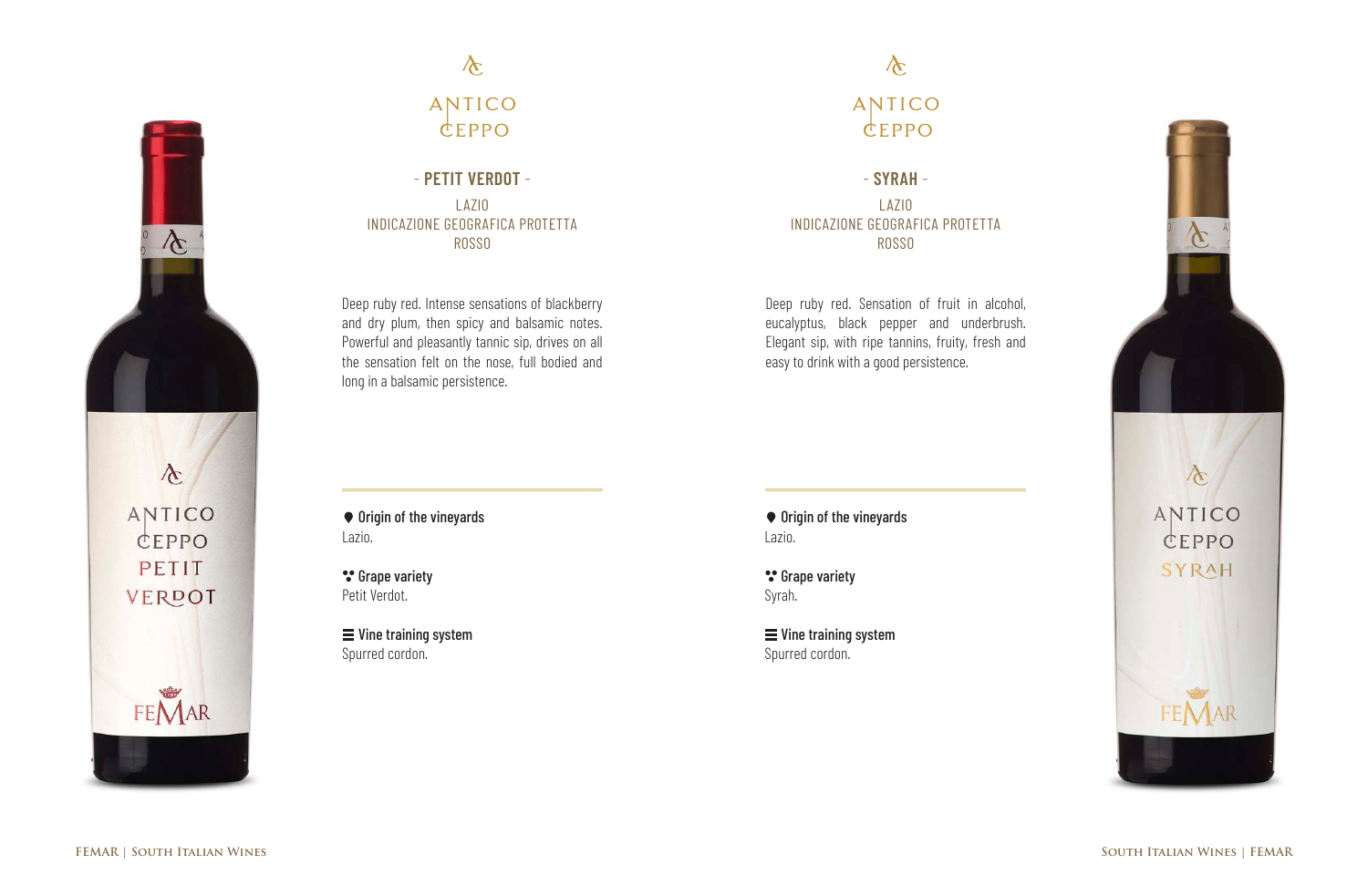

#### $\lambda$

#### **ANTICO** CEPPO

- **TRES** - LAZIO INDICAZIONE GEOGRAFICA PROTETTA ROSSO

- **TRES** -

LAZIO INDICAZIONE GEOGRAFICA PROTETTA BIANCO

Deep ruby red. On the nose sensations of red fruit, roses, cloves and cardamom, underbrush, all framed in a balsamic note. Silky sip, juicy, with ripe tannins, well balanced and very long in a fruity and spicy persistence.

 $\bullet$  Origin of the vineyards Lazio.

\* Grape variety Cabernet Sauvignon, Petit Verdot and Syrah.

 $\equiv$  Vine training system Spurred cordon.

#### $\lambda$ **ANTICO** CEPPO

 $\bullet$  Origin of the vineyards Lazio.

\* Grape variety Trebbiano and Malvasia.

 $\equiv$  Vine training system Spurred cordon and guyot.

Bright pale yellow. Fruity nose of pear and golden apple, then white flowers and fresh almond. Fresh and tasty sip, well balanced with a long persistence.